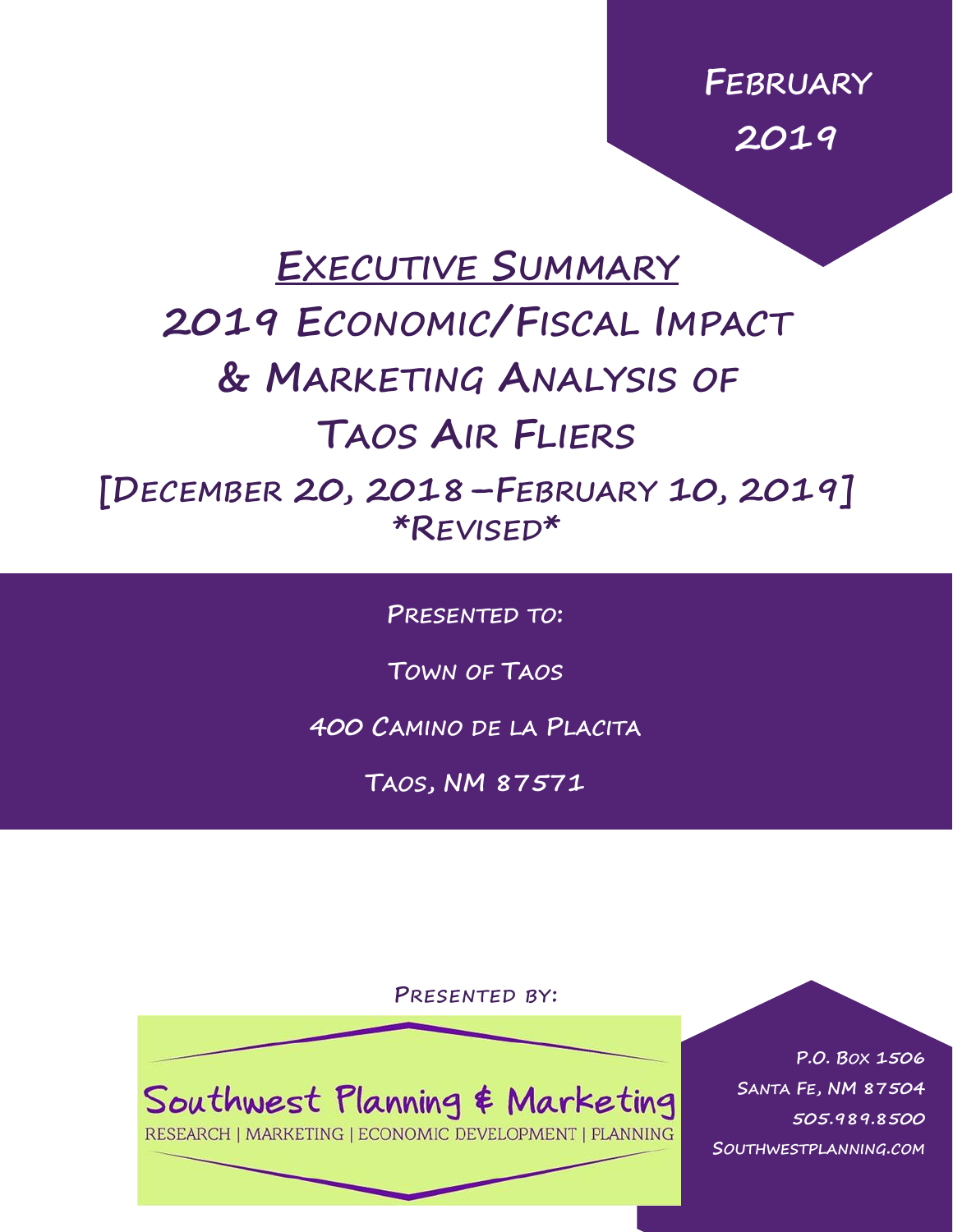• • •

### **Economic/Fiscal Impact Summary**

#### **Introduction**

The Taos Air service, a collaborative public/private partnership led by the Town of Taos, began non-stop service from Austin and Dallas, Texas to Taos, New Mexico in December 2018. The goal of the service is to boost the economy and tourism in the study area of the Enchanted Circle communities of Taos, Taos Ski Valley, Angel Fire, Eagle Nest, Questa, and Red River (and their host counties of Colfax and Taos).

The Town of Taos commissioned Southwest Planning & Marketing (SWPM) to determine the economic and fiscal impact of flier spending (for travelers from Texas) in the study area during the study period of December 20, 2018 through February 10, 2019, as well as to do a concurrent marketing survey of all fliers. The survey had forty-seven percent (46.8%) response rate, with a total sample size of 521 survey responses. The overall data for the entire sample is accurate to plus or minus 3.1% at the 95% confidence level. That means that 95% of the time the data for the entire flier population would not vary by more than 3.1% from the result obtained from the sample in this survey.

The total number of unique fliers who originated in Texas during the study period was 887.<sup>1</sup> The average travel party size of 3.0 for these fliers yielded an estimated 296 flier parties from Texas.

#### **Economic Impact**

Respondents with flights originating in Texas were asked to estimate their entire party's spending while in New Mexico during the study period in six categories: lodging, food/meals/beverages, transportation/fuel, outdoor recreation (including skiing), attractions/entertainment, and shopping/miscellaneous/other. Spending was \$285,318 for lodging, \$210,515 for food/meals/beverages, \$22,471 for transportation/fuel, \$213,176 for outdoor recreation (including skiing), \$21,879 for attractions/entertainment, and \$72,438 for shopping/miscellaneous/other. Total spending for all categories combined was \$825,797.

The estimated allocated spending on lodging per community was: Taos – \$96,028, Taos Ski Valley – \$142,001, Angel Fire – \$27,992, Eagle Nest – \$3,491, Questa – \$1,449, and Red River – \$14,358.



<sup>1</sup> Source: Taos Air.

 $\overline{a}$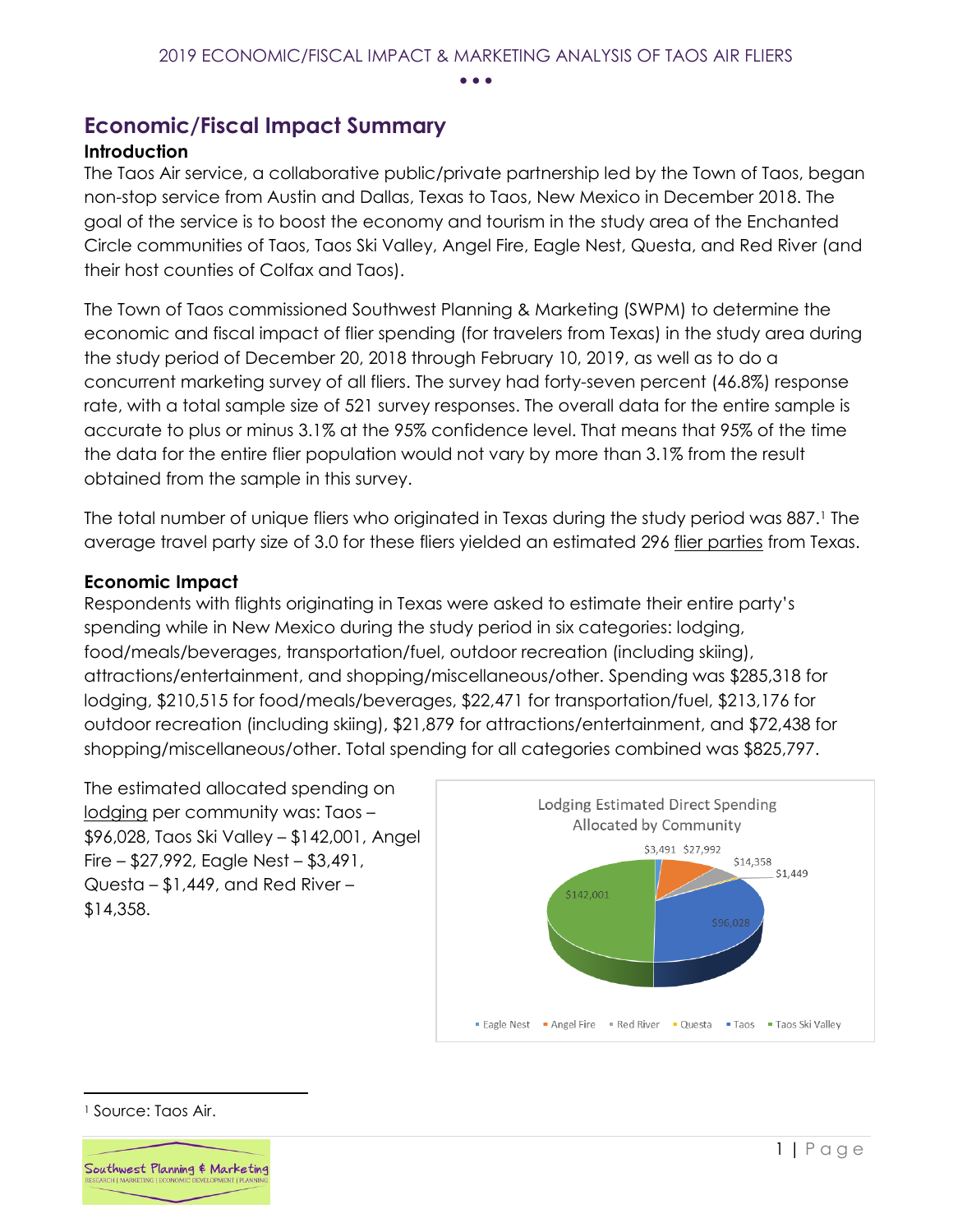#### 2019 ECONOMIC/FISCAL IMPACT & MARKETING ANALYSIS OF TAOS AIR FLIERS • • •



The estimated allocated spending on all other spending categories combined by community was: Taos – \$137,444, Taos Ski Valley – \$329,876, Angel Fire – \$40,779, Eagle Nest – \$1,789, Questa – \$1,108, and Red River – \$17,852.

The estimated total combined allocated spending (lodging plus all other spending) by community was: Taos – \$233,472, Taos Ski Valley – \$471,876, Angel Fire – \$68,771, Eagle Nest – \$5,280, Questa – \$2,557, and Red River  $-$  \$32,210.



Combining total direct spending with the induced/indirect impact of spending yielded a **total estimated economic impact** of spending in the study area and during the study period **of \$1,139,832**.

| <b>Total Estimated Economic Impact of Spending by</b><br><b>Fliers Originating in Texas</b> |                                        |         |                                                                    |         |                                                                     |           |
|---------------------------------------------------------------------------------------------|----------------------------------------|---------|--------------------------------------------------------------------|---------|---------------------------------------------------------------------|-----------|
| <b>Community</b>                                                                            | <b>Total Direct</b><br><b>Spending</b> |         | Induced/<br><b>Indirect Impact</b><br>of Direct<br><b>Spending</b> |         | <b>Total Economic</b><br><b>Impact of Direct</b><br><b>Spending</b> |           |
| Eagle Nest                                                                                  | \$                                     | 5,280   | \$                                                                 | 2,112   | \$                                                                  | 7,392     |
| Angel Fire                                                                                  | \$                                     | 68,771  | \$                                                                 | 27,508  | \$                                                                  | 96,279    |
| Red River                                                                                   | \$                                     | 32,210  | \$                                                                 | 12,884  | \$                                                                  | 45,094    |
| Questa                                                                                      | \$                                     | 2,557   | \$                                                                 | 1,023   | \$                                                                  | 3,580     |
| Taos                                                                                        | \$                                     | 233,472 | \$                                                                 | 93,389  | \$                                                                  | 326,861   |
| Taos Ski Valley                                                                             | \$                                     | 471,876 | \$                                                                 | 188,751 | \$                                                                  | 660,627   |
| <b>Total</b>                                                                                | \$                                     | 814,166 | \$                                                                 | 325,666 | \$                                                                  | 1,139,832 |

\*Note: Respondents spent an additional \$11,631 in non-study area New Mexico communities not reflected in the totals above.

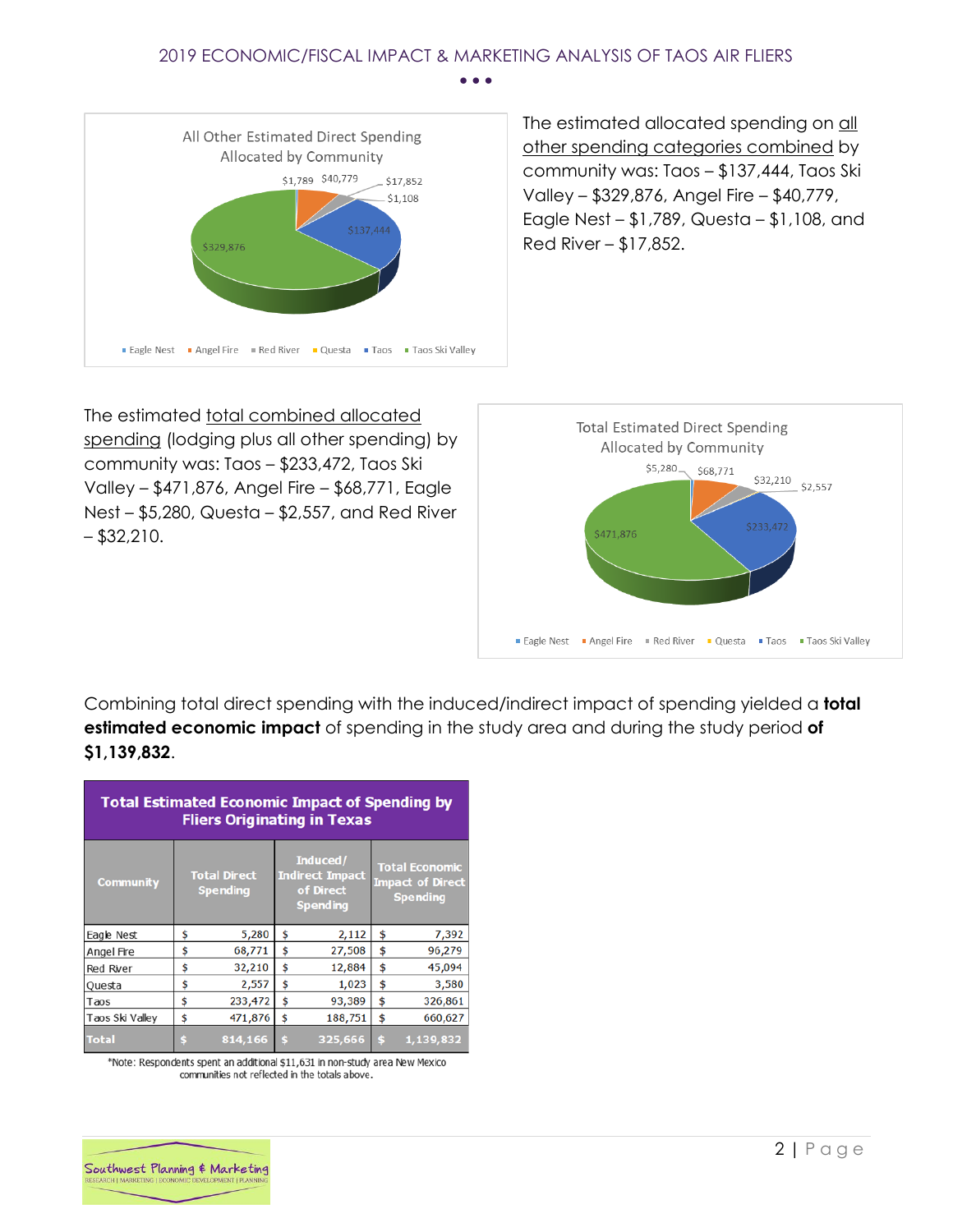#### 2019 ECONOMIC/FISCAL IMPACT & MARKETING ANALYSIS OF TAOS AIR FLIERS • • •



**Estimated allocated total economic impact of spending by community was: Taos – \$326,861, Taos Ski Valley – \$660,627, Angel Fire – \$96,297, Eagle Nest – \$7,392, Questa – \$3,580, and Red River – \$45,094.**

#### **Fiscal Impact**

Fliers who paid for lodging in New Mexico during the study period were assessed gross receipts (GRT) and lodgers' taxes on the cost of their lodging.<sup>2</sup> These fliers spent an average of \$965 on lodging during their visit to the study area. Based on this number, the estimated total taxable spending on lodging by these fliers was \$285,318, generating a combined estimated \$14,124 in lodgers' tax. Estimated allocated lodgers' tax by community was: Taos – \$4,801, Taos Ski Valley – \$7,100, Angel Fire – \$1,400, Eagle Nest – \$105, Questa – \$0, and Red River – \$718.

Fliers from Texas generated a combined estimated \$25,095 in GRT on lodging in the study area. Estimated allocated GRT on lodging by community was: Taos – \$1,620, Taos Ski Valley – \$2,929, Angel Fire – \$577, Eagle Nest – \$63, Questa – \$23, and Red River – \$260. The total estimated GRT on lodging allocated to Colfax County (Angel Fire, Eagle Nest) was \$184; estimated total GRT on lodging allocated to Taos County (Taos, Taos Ski Valley, Questa, Red River) was \$3,808. The total estimated GRT on lodging allocated to the State was \$14,623.

The total estimated combined gross receipts and lodgers' tax on lodging paid by fliers from Texas in the study area and during the study period was \$39,219.

<sup>2</sup> GRT and Lodgers' Tax Rates Sources: New Mexico Taxation & Revenue Department GRT Tax Rate Schedule [January 1 - June 30, 2019] and New Mexico Municipal League [https://nmml.org/directory]



 $\overline{a}$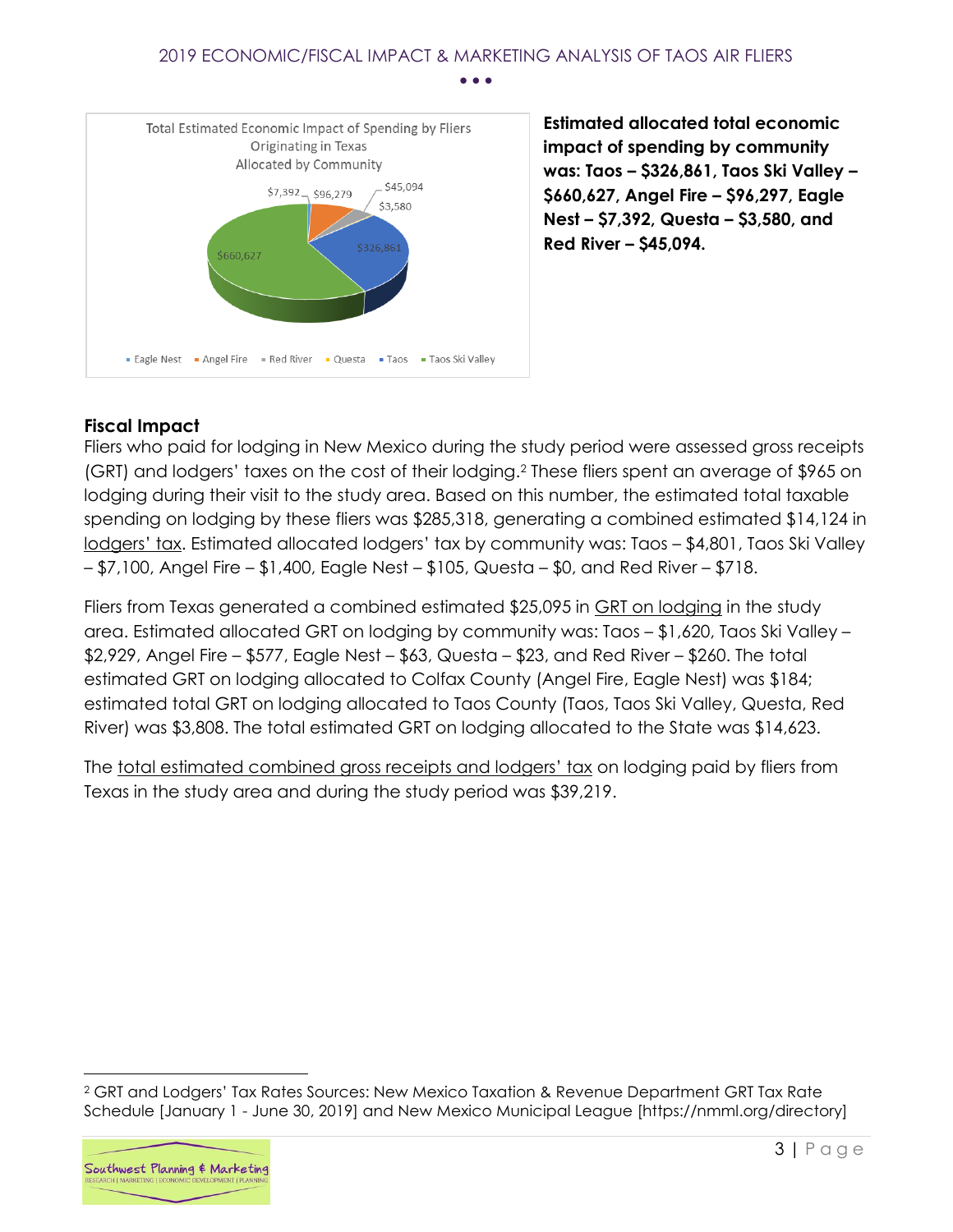Fliers from Texas generated a combined estimated \$47,132 in GRT on all other spending categories combined in the study area and during the study period. Estimated allocated GRT on all other spending by community: Taos – \$2,319, Taos Ski Valley – \$6,804, Angel Fire – \$841, Eagle Nest – \$32, Questa – \$17, and Red River – \$324. The total estimated GRT on all other spending allocated to Colfax County (Angel Fire, Eagle Nest) was \$248; estimated total GRT on all other spending allocated to Taos County (Taos, Taos Ski Valley, Questa, Red River) was \$7,294. The total estimated GRT on all other spending allocated to the State was \$27,103.



The total estimated gross receipts and lodgers' tax on lodging and all other spending categories combined by fliers from Texas in the study area and during the study period was \$86,351. Estimated allocated combined gross receipts and lodgers' tax on lodging and all other spending by community was: Taos – \$24,647, Taos Ski Valley – \$50,749, Angel Fire – \$6,744, Eagle Nest – \$502, Questa – \$214, and Red River – \$3,496.

The total estimated combined gross receipts and lodgers' tax on lodging and all other spending allocated to Colfax County (Angel Fire, Eagle Nest) was \$432; estimated total GRT on all other spending allocated to Taos County (Taos, Taos Ski Valley, Questa, Red River) was \$11,102. The total estimated GRT on all spending combined allocated to the State was \$53,260.

## **Marketing Summary**

- Over one quarter (26.2%) of the respondents reported their primary residence as being in Austin, followed by 17.6% in Dallas, 5.9% in Taos, and 4.0% in Houston.
- For nearly eighty percent (78.0%) of the respondents, their primary residence was in Texas; New Mexico (13.2%) was the next closest state of primary residence.
- 13.2% of the respondents were full-time residents of New Mexico (reside in New Mexico six or more months per year) and 14.9% were part-time residents of the state (reside in New Mexico fewer than six months per year); 71.9% did not reside in the state (were visitors/tourists).
- 88.8% of respondents had a bachelor's degree or higher.
- The average age of respondents was 47.4 (ranging in age from 18-86).
- Just under fifty-eight percent (57.6%) of respondents were male; 42.1% were female.
- The majority of respondents were White/Anglo (82.2%), followed by Hispanic (6.9%).
- Sixty-three percent (63.1%) of the respondents reported annual household incomes of \$125,000 or greater, with 44.7% having incomes of \$250,000 or more.